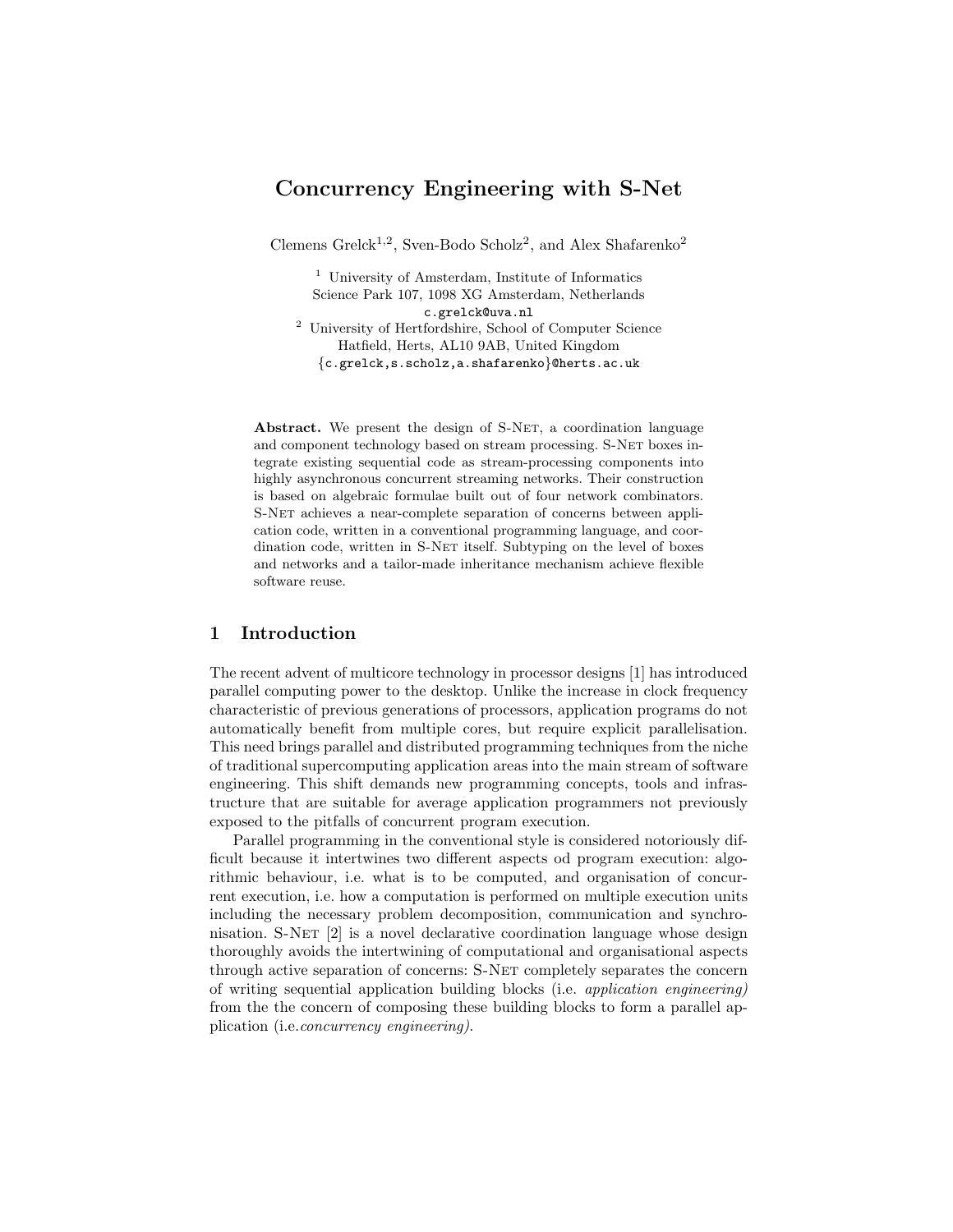More precisely, S-Net defines the coordination behaviour of networks of asynchronous, stateless components and their orderly interconnection via typed streams. We deliberately restrict S-Net to coordination aspects and leave the specification of the concrete operational behaviour of basic components, named boxes in S-NET terminology, to conventional languages. An S-NET box is connected to the outside world by two typed streams, a single input stream and a single output stream. Data on these streams is organised as non-recursive records, i.e. collections of label-value pairs. The operational behaviour of a box is characterised by a stream transformer function that maps a single record from the input stream to a (possibly empty) stream of records on the output stream. In order to facilitate dynamic reconfiguration of networks, a box has no internal state and any access to external state (e.g. file system, environment variables, etc.) is confined to using the streaming network. Boxes execute fully asynchronously: as soon as a record is available on the input stream, a box may start computing and producing records on the output stream.

The restriction to a single input stream and a single output stream per box again again is motivated by separation of concurrency engineering from application engineering. If a box had multiple input streams, this would immediately raise the question as to what extent input data arriving on the various input streams is synchronised. Do we wait for exactly one data package on each input stream before we start computing like in Petri nets? Or do we alternatively start computing when the first data item arrives and see how far we get without the other data? Or could we even consume varying numbers of data packages from the various input streams? This immediately intertwines the question of synchronisation, which is a classical concurrency engineering concern, with the concept of the box, which in fact is and should only be an abstraction of a sequential compute component.

The same is true for the output stream of a box. Had a box multiple output streams, this would immediately raise the question of data routing, again a classical concurrency engineering concern, as the box code would need to decide to which stream data should be sent. Having a single output stream oinly, in contrast, clearly seperates the routing aspect from the computing aspect of the box and, thus, concurrency engineering from application engineering.

The construction of streaming networks based on instances of asynchronous components is a distinctive feature of S-NET: Thanks to the restriction to a single-input/single-output stream component interface we can describe entire networks through algebraic formulae. Network combinators either take one or two operand components and construct a network that again has a single input stream and a single output stream. As such a network again is a component, construction of streaming networks becomes an inductive process. We have identified a total of four network combinators that prove sufficient to construct a large number of network prototypes: static serial and parallel composition of heterogeneous components as well as dynamic serial and parallel replication of homogeneous components.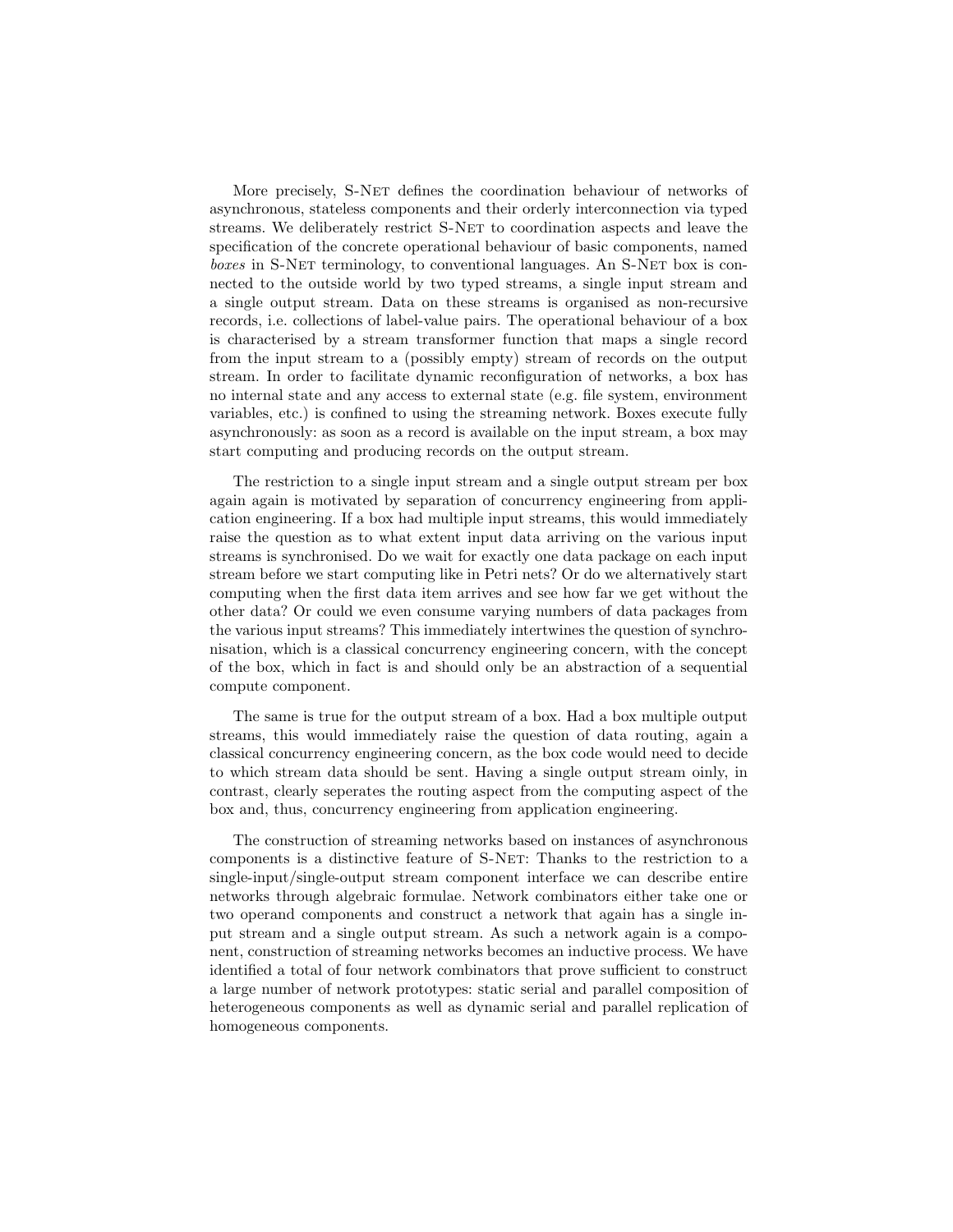Structural subtyping on records greatly facilitates adaptation of individual components to varying contexts. More precisely, components only need to be specific about record fields that are actually needed for the associated computation or that are (at least potentially) created by that computation. In excess to these required fields, however, an input record to some component may have an arbitrary number of further fields. These additional fields bypass the component and are added to any outgoing record through an automatic coercion mechanism, named flow inheritance.

To summarise, the motivation of S-NET is to completely separate algorithmic programming from concurrency engineering. Indeed any user-defined box represents an algorithm encapsulated in the form of a function that performs a computation on a data item (its argument list) and which computes and passes back to the environment one or more similar data items. Any communication or synchronisation actions, any division of work between workers and gathering of the data back in one place is happening in the coordination language. This makes boxes unit-testable in isolation, and also removes (due to the requirement of statelessness) any placement or mobility constraints from all userdefined boxes. This is in sharp contrast with SPMD programming styles inherent in MPI and similar parallel libraries, and to the best of our knowledge, any other coordination language.

The remainder of the paper is organised as follows. In Section 2 we sketch out the S-Net type system. Sections 3 and 4 introduce boxes and networks, respectively. We demonstrate their interaction by a small programming example in Section 5 and conclude in Section 6.

# 2 The type system of S-Net

### 2.1 Record types

The type system of S-NET is based on non-recursive variant records with *record* subtyping. Informally, a type in S-NET is a non-empty set of anonymous record variants separated by vertical bars. Each record variant is a possibly empty set of named record entries, enclosed in curly brackets. We distinguish two different kinds of record entries: fields and tags. A field is characterised by its field name (label); it is associated with an opaque value at runtime. Hence, fields can only be generated, inspected or manipulated by using an appropriate box language. A tag is represented by a name enclosed in angular brackets. At runtime tags are associated with integer values, which are visible to both box language code and S-NET. The rationale of tags lies in controlling the flow of records through a network. They should not be misused to hold box language data that can be represented as integer values.

We illustrate S-NET types by a simple example from 2-dimensional geometry: For instance, we may represent a rectangle by the S-NET type

{x, y, dx, dy}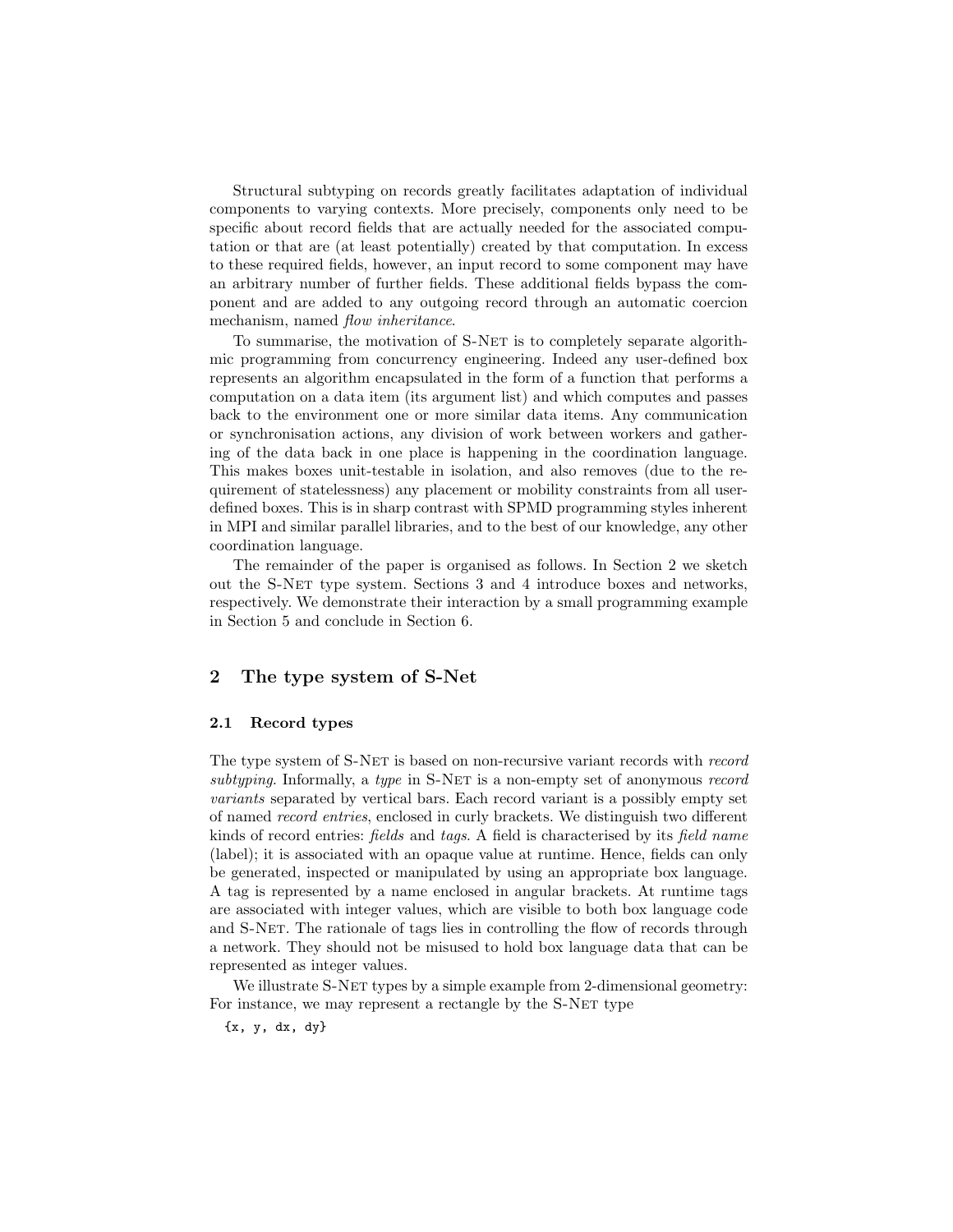providing fields for the coordinates of a reference point  $(x \text{ and } y)$  and edge lengths in both dimensions (dx and dy). Likewise, we may represent a circle by the center point coordinates and its radius:

{x, y, radius}

Using the S-NET support for variant record types we may easily define a type for geometric bodies in general, encompassing both rectangles and circles:

 ${x, y, dx, dy}$  |  ${x, y, radius}$ 

Often it is convenient to name variants. In S-NET this can be done using tags: {<rectangle>, x, y, dx, dy} | {<circle>, x, y, radius}

S-NET supports type definitions; we refer the interested reader to [2] for details.

### 2.2 Record subtyping

S-Net supports structural subtyping on record types. Subtyping essentially is based on the subset relationship between sets of record entries. Informally, a type is a subtype of another type if it has additional record entries in the variants or additional variants. For example, the type

{<circle>, x, y, radius, colour}

representing coloured circles is a subtype of the previously defined type

 ${ \langle circle \rangle, x, y, radius }$ 

Likewise, we may add another type to represent triangles:

{<rectangle>, x, y, dx, dy} | {<circle>, x, y, radius} | {<triangle>, x, y, dx1, dy1, dx2, dy2};

which again is a supertype of

{<rectangle>, x, y, dx, dy} | {<circle>, x, y, radius}

as well as a supertype of

{<circle>, x, y, radius, colour} .

Our definition of record subtyping coincides with the intuitive understanding that a subtype is more specific than its supertype(s) while a supertype is more general than its subtype(s). In the first example, the subtype contains additional information concerning the geometric body (i.e. its colour) that allows us to distinguish, for instance, green circles from blue circles. In contrast, the more general supertype identifies all circles regardless of their colour. In our second example, the supertype is again more general than its subtype as it encompasses all three different geometric bodies. Subtype  $\{\text{scircle}>, x, y, \text{radius}, \text{colour}\}\$ is more specific than its supertypes because it rules out triangles and rectangles from the set of geometric bodies covered. Unlike subtyping in object-oriented languages our definition of record subtyping is purely structural; {} (i.e. the empty record) denotes the most common supertype.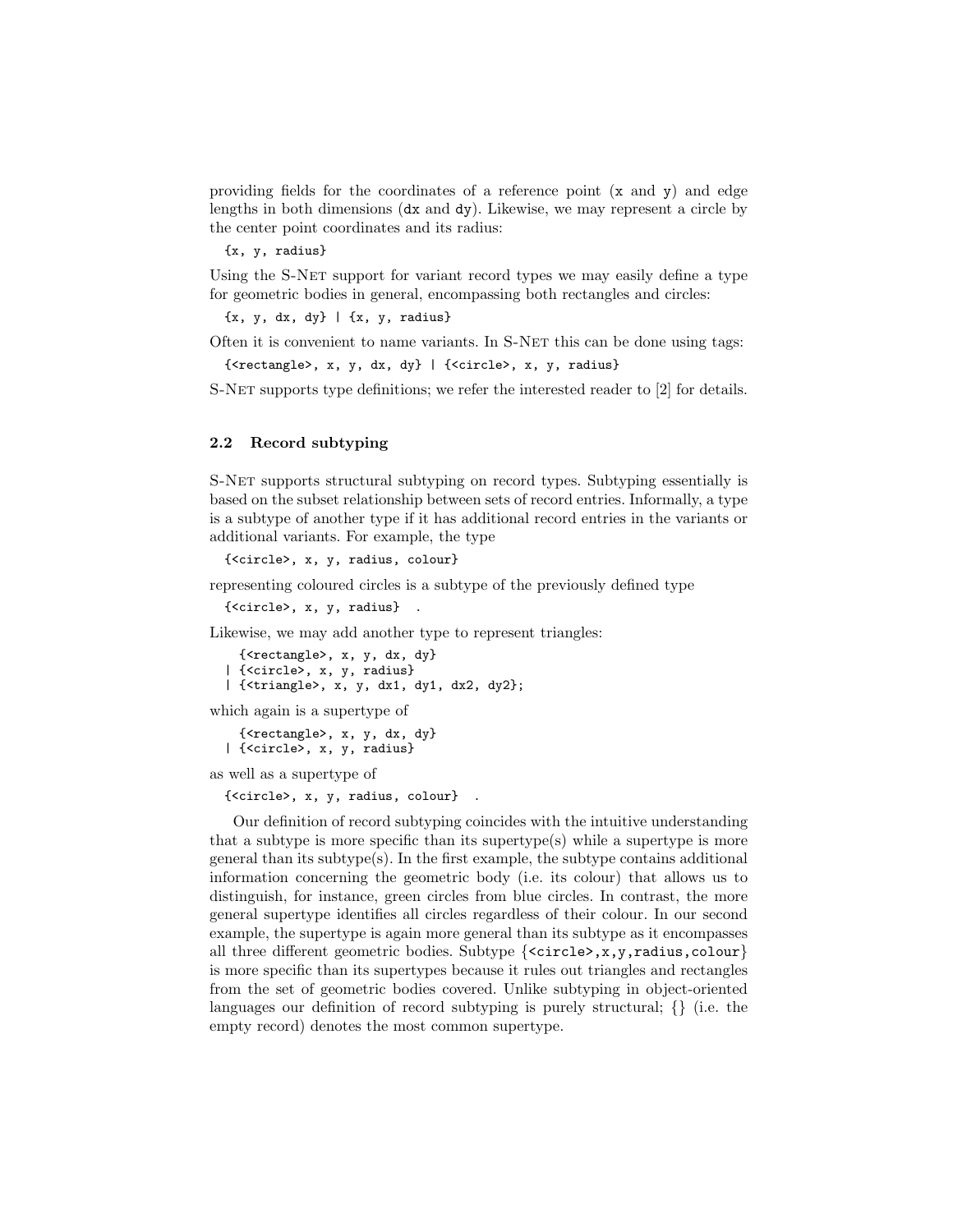#### 2.3 Type signatures

Type signatures describe the stream-to-stream transformation performed by a box or a network. Syntactically, a type signature is a non-empty set of type mappings each relating an *input type* to an *output type*. The input type specifies the records a box or network accepts for processing; the output type characterises the records that the box or network may produce in response. For example, the type signature

{a,b} | {c,d} -> {<x>} | {<y>}, {e} -> {z}

describes a network that accepts records that either contain fields a and b or fields c and d or field e. In response to a record of the latter type the network produces records containing the field z. In all other cases, it produces records that either contain tag x or tag y.

### 2.4 Flow inheritance

Up-coercion of records upon entry to a certain box or network creates a subtle problem in the stream-processing context of S-NET. In an object-oriented setting the control flow eventually returns from a method invocation that causes an upcoercion. While during the execution of the specific method the object is treated as being one of the respective superclass, it always retains its former state in the calling context. In a stream-processing network, however, records enter a box or network through its input stream and leave it through its output stream, which are both connected to different parts of the whole network. If an up-coercion results in a loss of record entries, this loss is not temporary but permanent.

The permanent loss of record entries is neither useful nor desirable. For example, we may have a box that manipulates the position of a geometric body regardless of whether it is a rectangle, a circle or a triangle. The associated type signature of such a box could be as simple as  $\{x,y\} \rightarrow \{x,y\}$ . This box would accept circles, rectangles and triangles focusing on their common data (i.e. the position) and ignoring their individual specific fields and tags. Obviously, we must not lose this data as a consequence of the automatic up-coercion of complete geometric bodies to type  $\{x, y\}$ . Hence, we complement this up-coercion with an automatic down-coercion. More precisely, any field or tag of an incoming record that is not explicitly named in the input type of a box or network bypasses the box or network and is added to any outgoing record created in response, unless that record already contains a field or tag with the same label. We call this coercion mechanism flow inheritance.

As an example, let us assume a record  $\{\text{circle}, x, y, \text{radius}\}\$  hits a box  ${x,y}$  ->{x,y}. While fields x and y are processed by the box code, tag circle and field radius bypass the box without inspection. As they are not mentioned in the output type of the box, they are both added to any outgoing record, which consequently forms a complete specification of a circle again.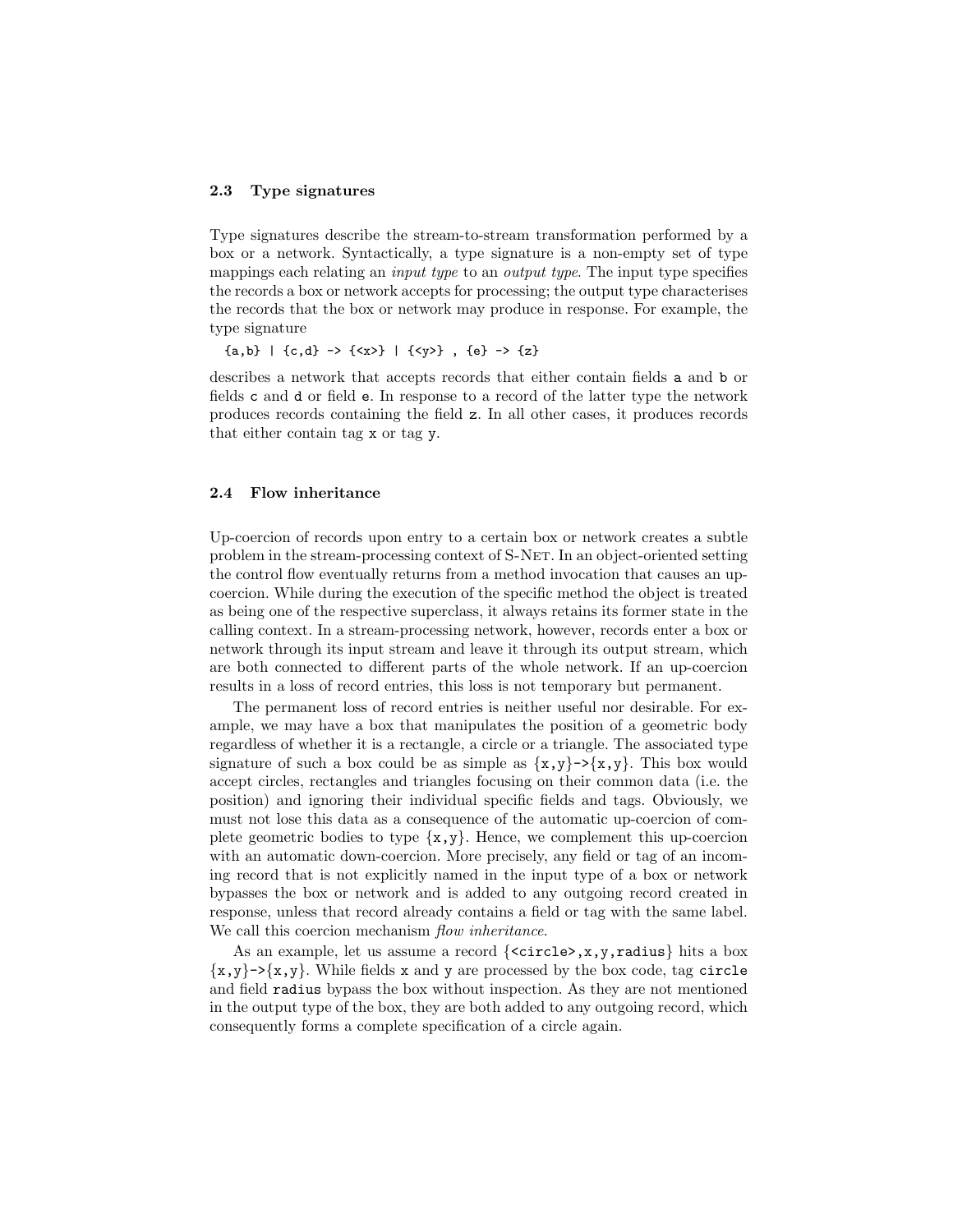# 3 Box abstractions

### 3.1 User-defined boxes

From the perspective of S-NET boxes are the atomic building blocks of streaming networks. Boxes are declared in S-NET code using the key word box followed by a box name as unique identifier and a box signature enclosed in round brackets. The box signature very much resembles a type signature with two exceptions: we use round brackets instead of curly brackets, and we have exactly one type mapping that has a single-variant input type. For example,

box foo  $((a,b,\langle t\rangle) \rightarrow (a,b) | (\langle t\rangle))$ ;

declares a box named foo, which accepts records containing (at least) fields a and b plus a tag t and in response produces records that either contain fields a and b or tag t. Boxes are implemented using a box language rather than S-Net. It is entirely up to the box implementation to decide how many output records a box actually emits and of which of the output variants they are. This may well depend on the values of the input record entries and, hence, can only be determined at runtime.

```
snet_handle_t *foo( snet_handle_t *handle,
                    int *a, mytype_t *b, int t)
{
    /* some computation on a, b and t */
  snetout( handle, 1, a, b);
    /* some computation */
  snetout( handle, 2, t);
  return( handle);
}
```
Fig. 1. Example box function implementation in C

Box signatures use round brackets instead of curly brackets to express the fact that in box signatures sequence does matter. (Remember that type signatures are true sets of mappings between true sets of record entries.) Sequence is essential to support a mapping to function parameters of some box language implementation rather than using inefficient means such as string matching of field and tag names. For example, we may want to associate the above box declaration foo with a C language implementation in the form of the C function foo shown in Fig. 1.

The entries of the input record type are effectively mapped to the function parameters in their order of appearance in the box signature. We implement record fields as opaque pointers to some data structure and tags as integer values. In addition to the box-specific parameters the box function implementation always receives an opaque S-NET handle, which provides access to S-NET internal data.

Since boxes in S-NET generally produce a variable number of output records in response to a single input record, we cannot exploit the function's return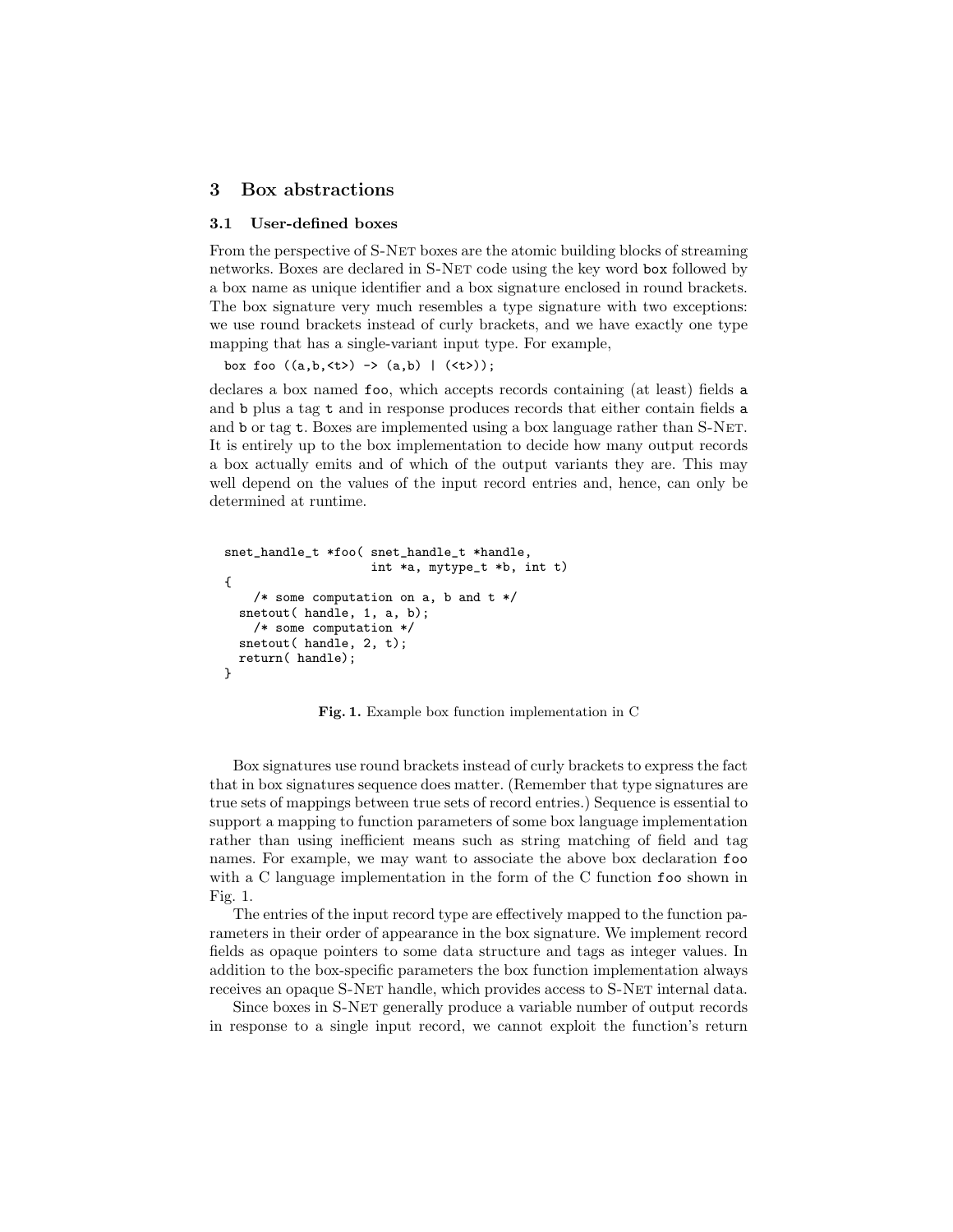value to determine the output record. Instead, we provide a special function snetout that allows us to produce output records during the execution of the box function, as demonstrated in Fig. 1. The first argument to snetout is the internal handle that establishes the necessary link to the execution environment. The second argument to snetout is a number that determines the output type variant used. So, the first call to snetout in the above example refers to the first output type variant. Consequently, the following arguments are two pointers. The second call to snetout refers to the second output type variant and, hence, a single integer value follows. Eventually, the box function returns the handle to signal completion to the S-NET context.

This is just a raw sketch of the box language interfacing. Concrete interface implementations may look differently to accommodate characteristics of certain box languages, and even the same box language may actually feature several interface implementations with varying properties.

#### 3.2 Filter boxes

The filter box in S-NET is devoted to housekeeping operations. Effectively, any operation that does not require knowledge of field values can be expressed by this versatile built-in box in a simpler way than using an atomic box and a fully-fledged box language implementation. Among these operations are

- elimination of fields and tags from records,
- copying fields and tags,
- adding tags,
- splitting records,
- simple computations on tag values.

Syntactically, a filter box is enclosed in square brackets and consists of a type (pattern) to the left of an arrow symbol and a semicolon-separated sequence of filter actions to the right of the arrow symbol, for example:

 $[{a,b,\langle t\rangle} \rightarrow {a} \; ; \; {c=b,\langle u=42\rangle} \; ; \; {b,\langle t=t+1\rangle}]$ 

This filter box accepts records that contain fields a and b as well as tag t. In general, the type-like notation to the left of the arrow symbol acts as a pattern on records; any incoming record's type must be a subtype of the pattern type.

As a response to each incoming record, the filter box produces three records on its output stream. The specifications of these three records are separated by semicolons to the right of the arrow symbol. Outgoing records are defined in terms of the identifiers used in the pattern. In the example, the first output record only contains the field a adopted from the incoming record (plus all flowinherited record entries). The second output record contains field b from the input record, which is renamed to c. In addition there is a tag u set to the integer value 42. The last of the three records produced contains the field b and the tag  $t$  from the input record, where the value associated with tag  $t$  is incremented by one. S-Net supports a simple expression language on tag values that essentially consists of arithmetic, relational and logical operators as well as a conditional expression.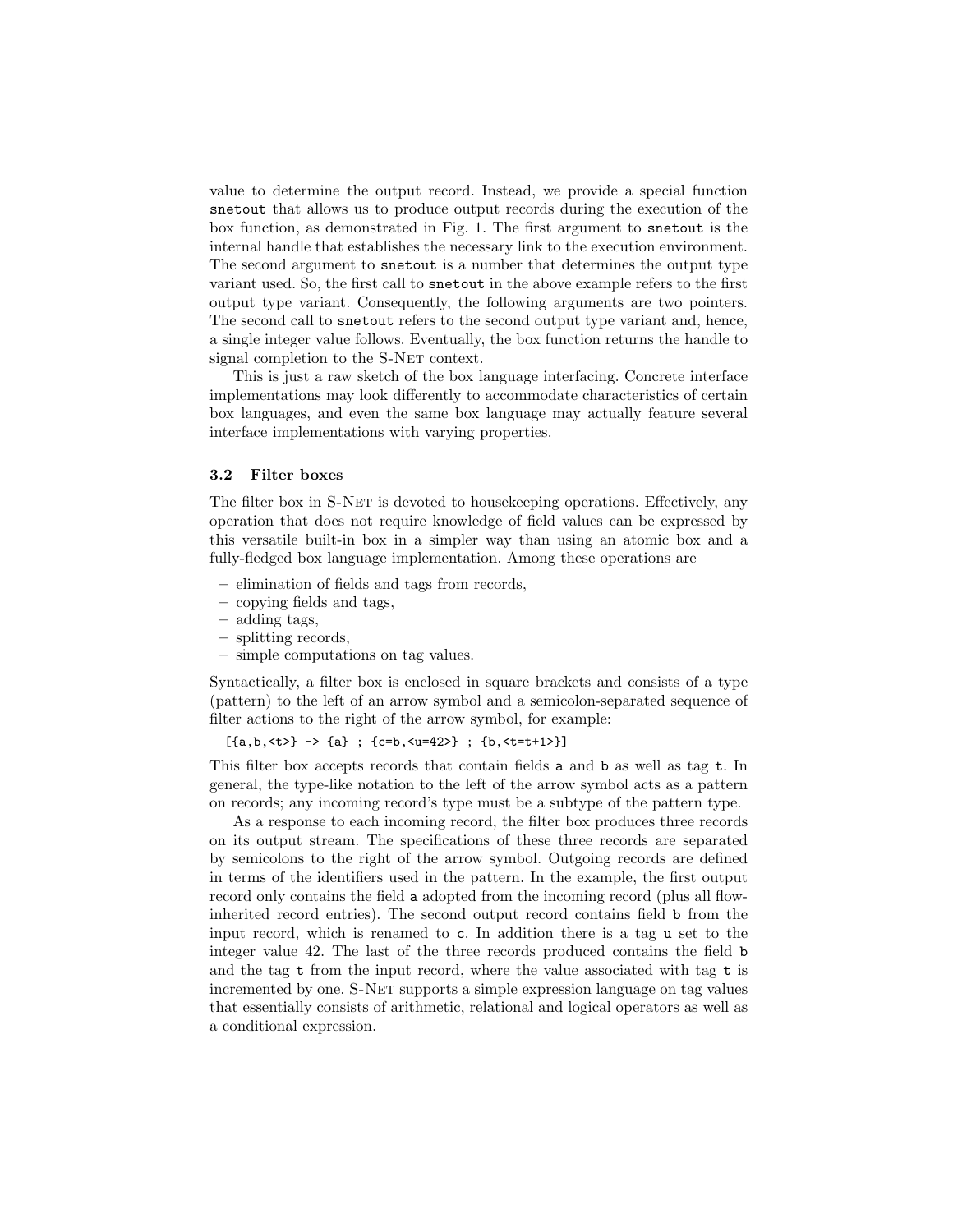#### 3.3 Synchrocells

The synchrocell is the only "stateful" box in S-NET. It also provides the only means in S-Net to combine two existing records into a single one, whereas the opposite direction, the splitting of a single record, can easily be achieved by both user-defined boxes and built-in filter boxes. Syntactically, a synchrocell consists of an at least two-element comma-separated list of type patterns enclosed in [| and |] brackets, for example

 $[ | {a,b, } \}, {c,d, } ]$ 

The principle idea behind the synchrocell is that it keeps incoming records which match one of the patterns until all patterns have been matched. Only then the records are merged into a single one that is released to the output stream. Matching here means that the type of the record is a subtype of the type pattern. The pattern also acts as an input type specification: a synchrocell only accepts records that match at least one of the patterns.

A synchrocell has storage for exactly one record of each pattern. When a record arrives at a fresh synchrocell, it is kept in this storage and is associated with each pattern that it matches. Any record arriving thereafter is only kept in the synchrocell if it matches a previously unmatched pattern. Otherwise, it is immediately sent to the output stream. As soon as a record arrives that matches the last remaining previously unmatched variant, all stored records are released. The output record is created by merging the fields of all stored records into the last matching record. If an incoming record matches all patterns of a fresh synchrocell right away, it is immediately passed to the output stream.

Although we called synchrocells "stateful" above, this is only true as far as individual records are concerned. Synchrocells nevertheless realise a functional mapping from input stream to output stream as a whole.

# 4 Streaming networks

#### 4.1 Network definitions

User-defined and built-in boxes form the atomic building blocks for stream processing networks; their hierarchical definition is at the core of S-Net. As a simple example of a network definition take:

```
net X {
  box foo ((a,b)-)(c,d));box bar ((c)->(e));
}
connect foo..bar;
```
Following the key word net we have the network name, in this case X, and an optional block of local definitions enclosed in curly brackets. This block may contain nested network definitions and box declarations. Hierarchical network definitions incur nested scopes, but in the absence of relatively free variables the scoping rules are straightforward.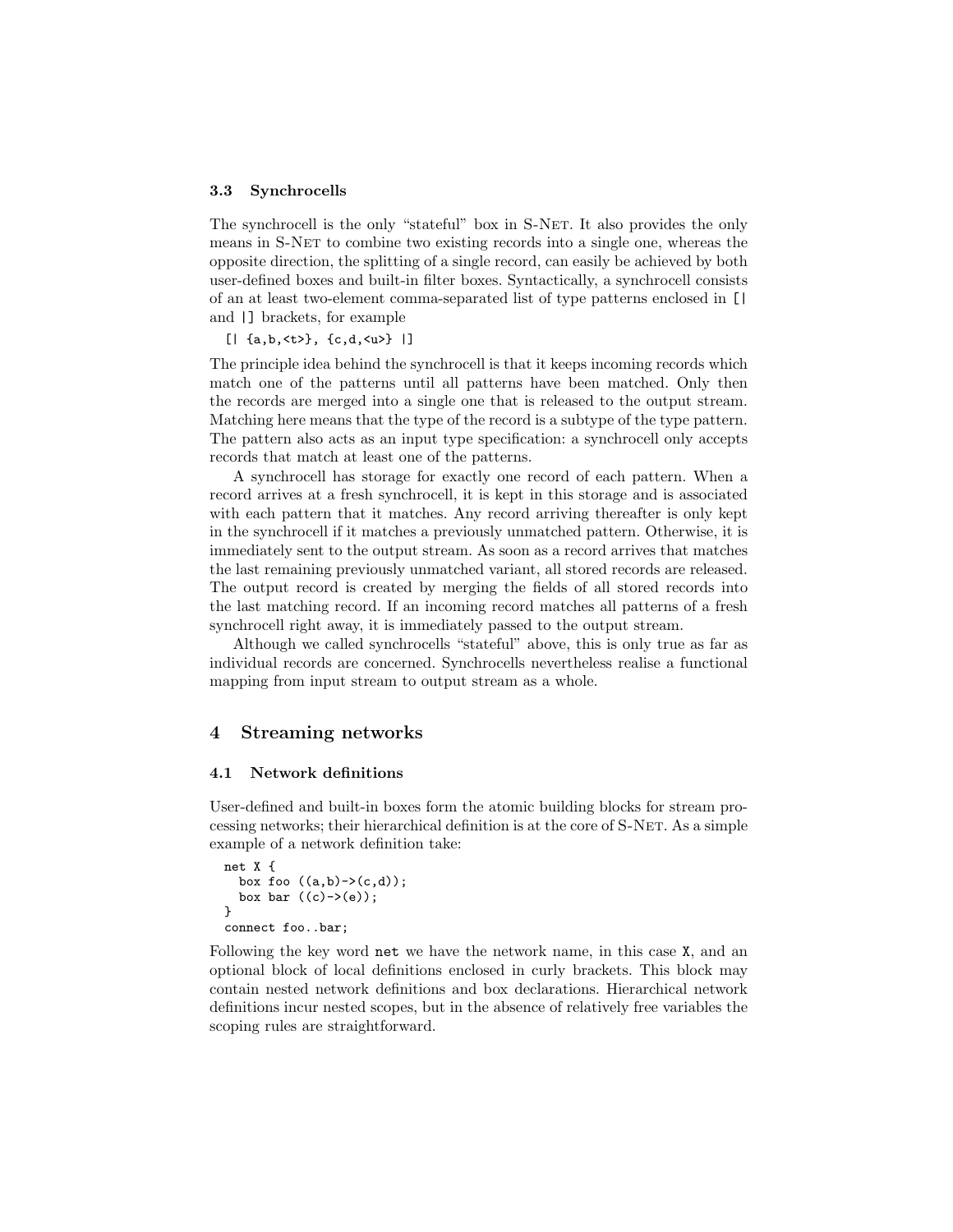A distinctive feature of S-Net is the fact that complex network topologies are not defined by some form of wire list, but by an expression language. Each network definition contains such a topology expression following the key word connect. Atomic expressions are made up of box and network names defined in the current scope as well as of built-in filter boxes and synchrocells. Complex expressions are inductively defined using a set of network combinators that represent the four essential construction principles in S-NET: serial and parallel composition of two (different) networks as well as serial and parallel replication of one network, as sketched out in Fig. 2. Note that any network composition again yields a network with exactly one input and one output stream.



Fig. 2. Illustration of network combinators and their operational behaviour: serial composition (top-left), parallel composition (top-right), serial replication (bottom-left) and indexed parallel replication (bottom-right)

### 4.2 Serial composition

The binary serial combinator ".." connects the output stream of the left operand to the input stream of the right operand. The input stream of the left operand and the output stream of the right operand become those of the combined network. The serial combinator establishes computational pipelines, where records are processed through a sequence of computational steps.

In the example of Fig. 2, the two boxes foo and bar are combined into such a pipeline: all output from foo goes to bar. This example nicely demonstrates the power of flow inheritance: In fact the output type of box foo is not identical to the input type of box bar. By means of flow inheritance, any field d originating from box foo is stripped off the record before it goes into box bar, and any record emitted by box bar will have this field be added to field e.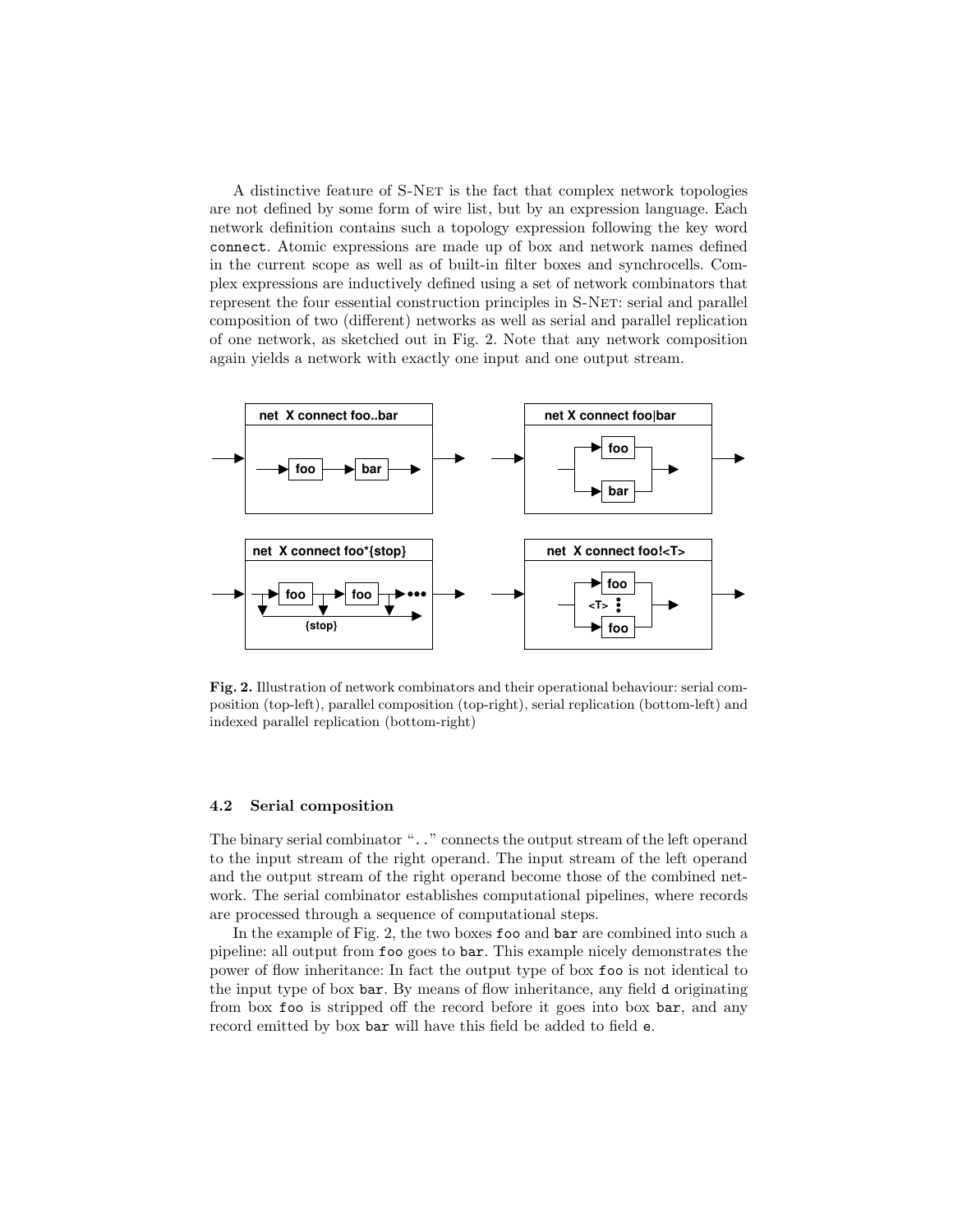In contrast to box declarations, type signatures of networks are generally inferred by the compiler. For example the inferred type signature of the network X in the above example is  $\{a,b\}$  -> $\{d,e\}$ . Type inference is a particularly interesting aspect of S-NET. We refer the interested reader to [3] for a thorough treatment of the subject.

### 4.3 Parallel composition

The binary parallel combinator "|" combines its operands in parallel. Any incoming record is sent to exactly one operand depending on its own type and the operand type signatures. The output streams of the operand networks (or boxes) are merged into a single stream, which becomes the output stream of the combined network. Fig. 2 illustrates the parallel composition of two networks foo and bar (i.e. foo|bar).

To be precise, any incoming record is sent to that operand network whose type signature's input type is matched best by the record's type. Let us assume the type signature of foo is  ${a}$ ->{b} and that of bar is  ${a, c}$ ->{b,d}. An incoming record {a,<t>} would go to box foo because it does not match the input type of box bar, but thanks to record subtyping does match the input type of box foo. In contrast, an incoming record  $\{a,b,c\}$  would go to box bar. Although it actually matches both input types, the input type of box bar scores higher (2 matches) than the input type of box foo (1 match). If a record's type matches both operand type signatures equally well, the record is non-deterministically sent to one of the operand networks.

### 4.4 Serial replication

The serial replication combinator "\*" replicates the operand network (the left operand) infinitely many times and connects the replicas by serial composition. The right operand of the combinator is a type (pattern) that specifies a termination condition. Any record whose type is a subtype of the termination type pattern (i.e. matches the pattern) is released to the combined network's output stream.

In fact, an incoming record that matches the termination pattern right away is immediately passed to the output stream without being processed by the operand network at all. This coincidence with the meaning of star in regular expressions particularly motivates our choice of the star symbol. Fig. 2 illustrates the operational behaviour of the star combinator for a network  $f \circ f \circ f$  (stop): Records travel through serially combined replicas of foo until they match a given type pattern, more precisely the type of the record is a record subtype of the specified type (pattern). Optionally, the exit pattern may be refined by a boolean expression on the values of the tags in the type pattern. Actual replication of the operand network is demand-driven. Hence, networks in S-NET are not static, but generally evolve dynamically, though in a restricted way.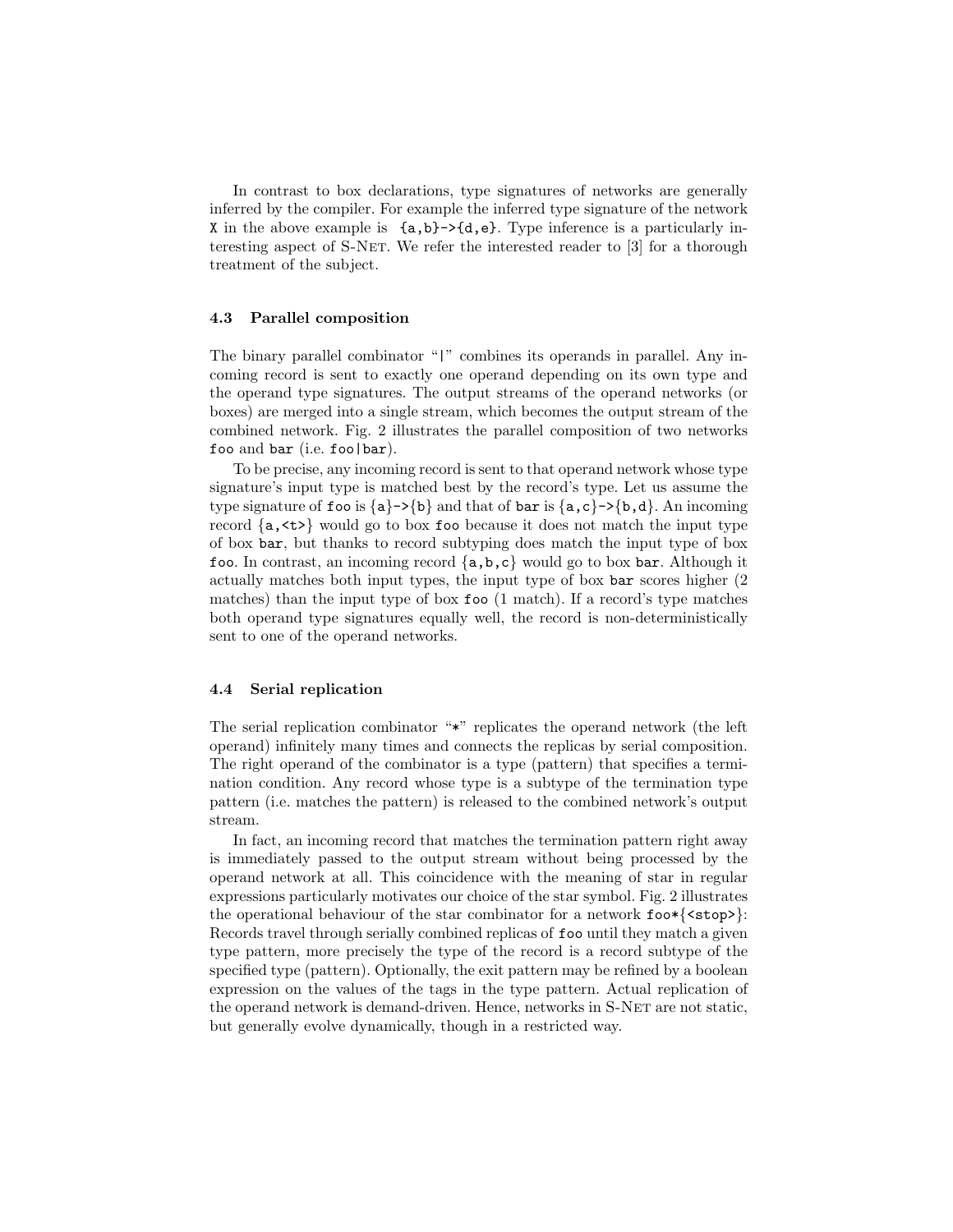### 4.5 Indexed parallel replication

Last but not least, the parallel replication combinator "!" takes a network or box as its left operand and a tag as its right operand. Like the star combinator, it replicates the operand, but connects the replicas using parallel rather than serial composition. The number of replicas is conceptually infinite. Each replica is identified by an integer index. Any incoming record goes to the replica identified by the value associated with the given tag. Hence, all records that have the same tag value will be routed to the same replica of the operand network. Fig. 2 illustrates the operational behaviour of indexed serial replication for a network foo!<T>. In analogy to serial replication, instantiation of replicas is demanddriven.

Note that this construct in combination with serial replication allows dynamic, SPMD style connections: a network such as  $(A!\langle P\rangle)*\langle Y\rangle$  allows the box A to receive records with a certain value of <P> and create records with either the same or different value of  $\langle P \rangle$  which will be fed to an appropriate replica of A. Any output from A that is meant to be released should be tagged with <Y>. It is quite obvious that dynamic communication could be made as complex as the programmer requires using more combinators, but crucially the only routing issue that is dealt with dynamically is which replica of a box a given record should be directed to, not which box, and since all replicas share the same type signature, S-NET remains type safe even under dynamic routing.

### 4.6 Putting it all together

The restriction of every box and every network to a single input stream and a single output stream allows us to describe complex streaming networks in a very concise way using algebraic formulae rather than wire lists. Fig. 3 demonstrates the power of our approach by means of an example network

net XYZ connect ((A..B|C..D)!<i>)\*{<stop>}

The example uses 4 predefined boxes: A, B, C and D. Sequential compositions of  $A/B$  and  $C/D$ , respectively, are combined in parallel. The resulting subnetwork is replicated vertically through indexed parallel replication and, thereafter, horizontally through serial replication. Although Fig. 3 demonstrates the complexity of this network, its specification takes no more than half a line of code.

To conclude this section, we wish to make a remark on the implementation. Space limitations do not permit us to touch on any details; however, the crucial point of S-Net implementation is the use of nondeterminism. Solutions for parallel computing tend to be deterministic since nondeterminism can affect the values being processed and can lead to incorrect results. However, in the context of stream processing nondeterminism manifests itself as the lack of order in a stream sequence. Obviously if the receiver box either does not need to receive the records in a certain order, or if the required order can be reconstructed at the output of the top-level network from the stream content, nondeterministic merges are safe. On the other hand, the use of nondeterministic merges dramatically reduces the latency of processing, since the implementation is free to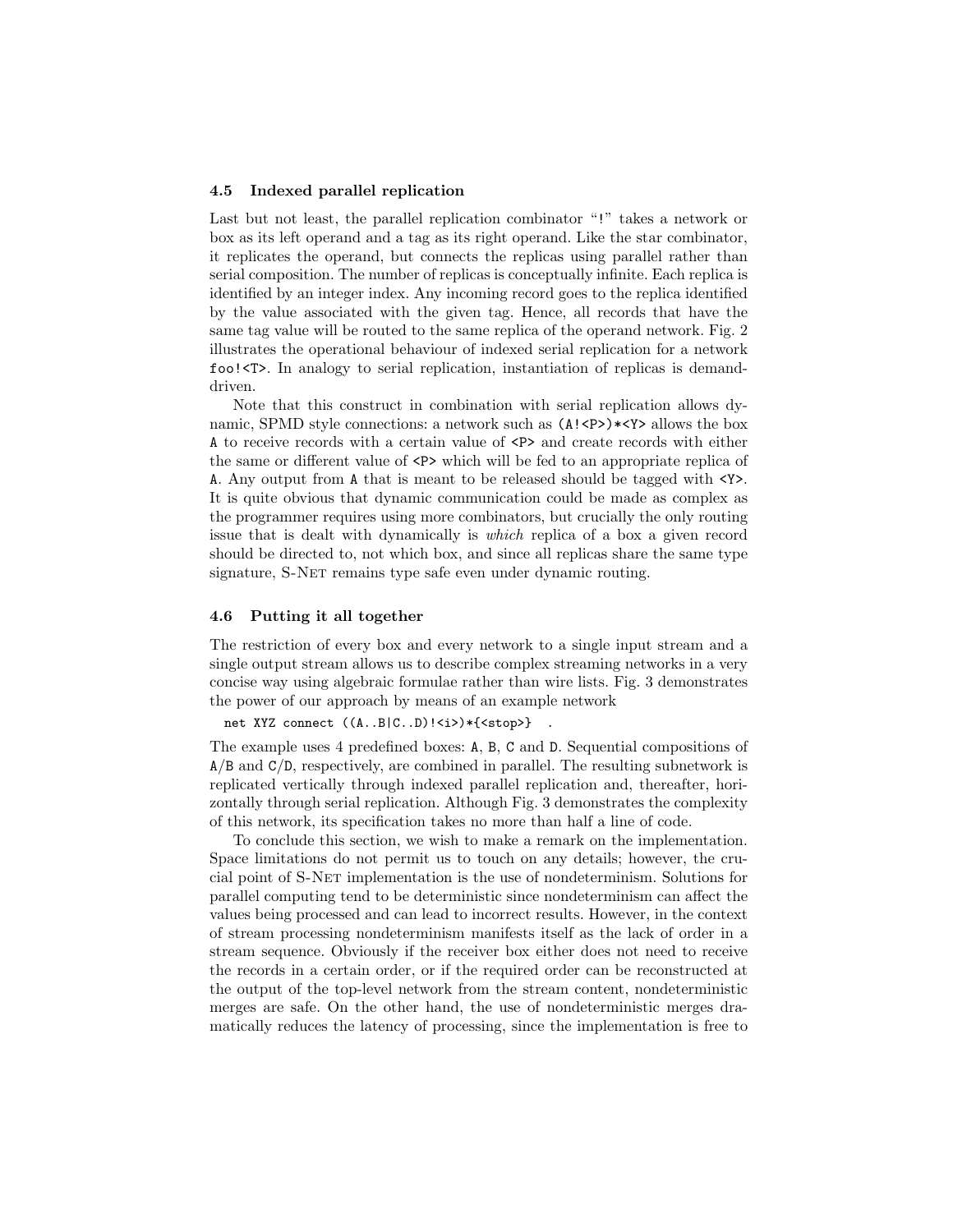

Fig. 3. Example of complex network construction with S-NET network combinators

merge streams in the order of arrival rather than queuing off records that have overtaken ones created earlier. Also in a multistage pipelined processing scheme, a record can represent work to be done by several algorithms in any order. For example, by a box A that determines the maximum row elements of a matrix and divides the rows by them, and by a box B that exchanges the left and right halves of all rows. A solution such as  $X$ .  $((A \cdot B) | (B \cdot A))$  where A and B present the same input type will be of this kind. The nondeterministic merger of the parallel combinator will be in a position to use its nondeterminism to choose the pathway depending on how busy boxes A and B are.

### 5 Example: solving Sudoku puzzles

We illustrate the potential of S-NET by a simple search problem: finding solutions to sudoku puzzles. While sudokus are simple enough to be explored in detail, they are computationally non-trivial as they require search over an imbalanced tree of theoretically up to  $9^{81}$  possibilities. In this sense, sudokus act as an interesting, albeit simple, model of a real-world search problem.

Sudokus are played on a 9 by 9 board of numbers. Starting out from a board with several given numbers, the overall aim is to fill all empty positions with numbers so that the following conditions hold: (i) each row contains the numbers 1 to 9 exactly once, (ii) each column contains the numbers 1 to 9 exactly once, and (iii) each of the nine 3 by 3 sub-boards contains the numbers 1 to 9 exactly once. Although in general we may have an arbitrary number of solutions or no solution at all, well constructed sudokus have a unique solution.

Fig. 4 shows the S-Net implementation of a simple Sudoku solver; a textual specification of the same solver can be found in Fig. 5. The first box (computeOpts) expects records that only contain an abstract representation of a Sudoku board, i.e. the search problem to be solved. The box computes all potential settings for each open position in the Sudoku board (opts).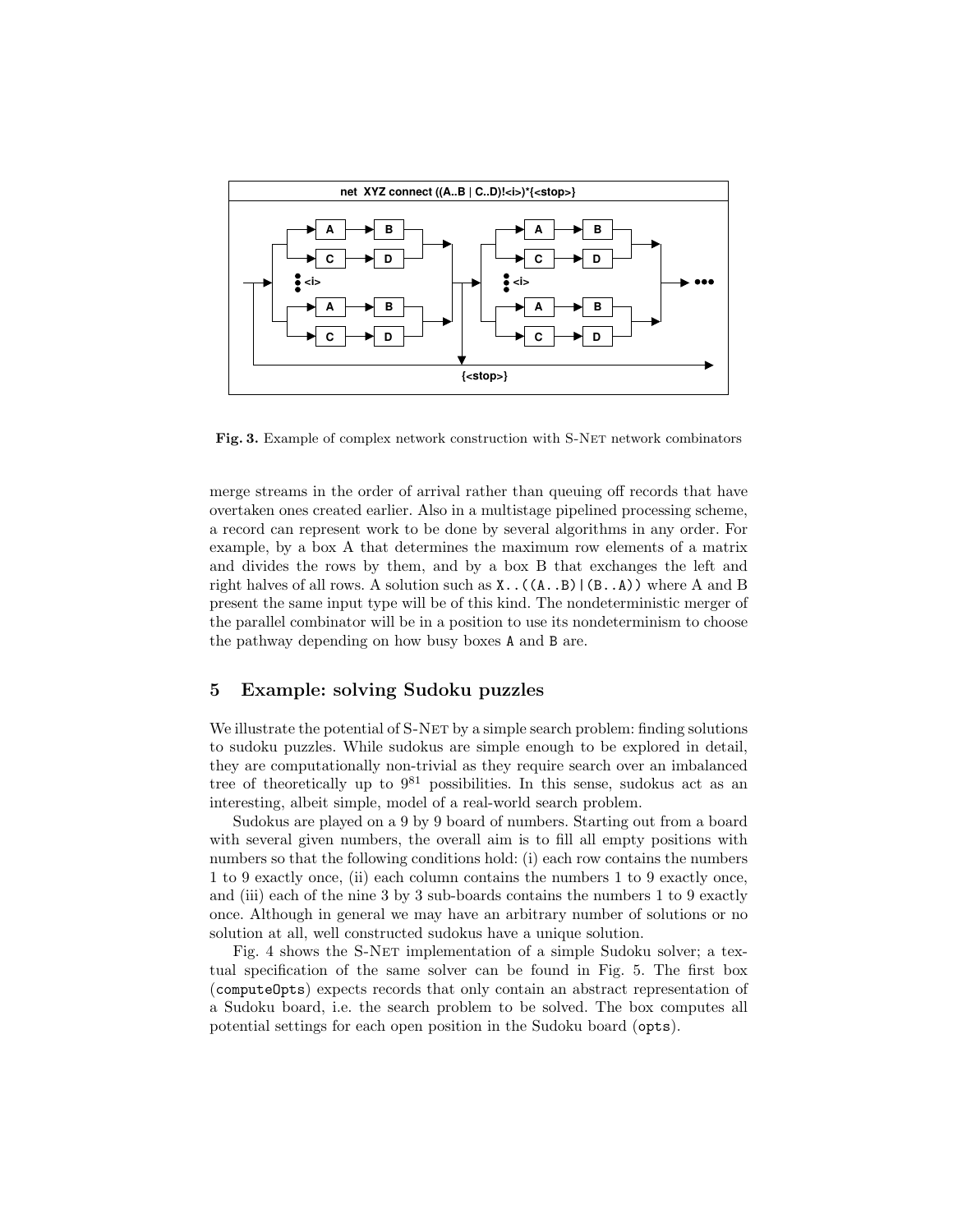

Fig. 4. Solving Sudoku puzzles with S-NET: graphical illustration

The solver itself is embedded within a serial replication: The box solveOneLevel tries to fix one further position on the board. For each possible number at that position it outputs a record containing the new board, the new (further) options and a tag  $\leq$  level >, whose value signals the number of fixed positions. In principle, the unfolding of the search tree could continue until all solutions are found, but on many target architectures it is more useful to control the amount of unfolding. In the example, we achieve this by refining the termination condition of the serial replication: as soon as 41 of the 81 positions of the board have been fixed, a record leaves the serial replication and is solved by the subsequent box solve without further unfolding of the S-NET network.

```
net sudoku {
  box computeOpts ((board)->(board,opts));
  box solveOneLevel ((board,opts)->(board,opts,<k>,<level>));
  box solve ((board,opts)->(board));
  net oneLevel connect [{<k>}->{<k=k%4>}] .. solveOneLevel!<k>;
}
connect computeOpts
        .. [{}->{<k=1>}]
        .. oneLevel * {<level>} if <level>40>
        .. solve;
```
Fig. 5. Solving Sudoku puzzles with S-NET: textual specification

The additional tag  $\langle k \rangle$  in conjunction with indexed parallel replication creates another dimension of parallelism: Within each serial unfolding stage four concurrent instantiations of the solveOneLevel box process boards independently. A more thorough presentation of the Sudoku solver including box implementations in the functional array language SaC [4] can be found in [5].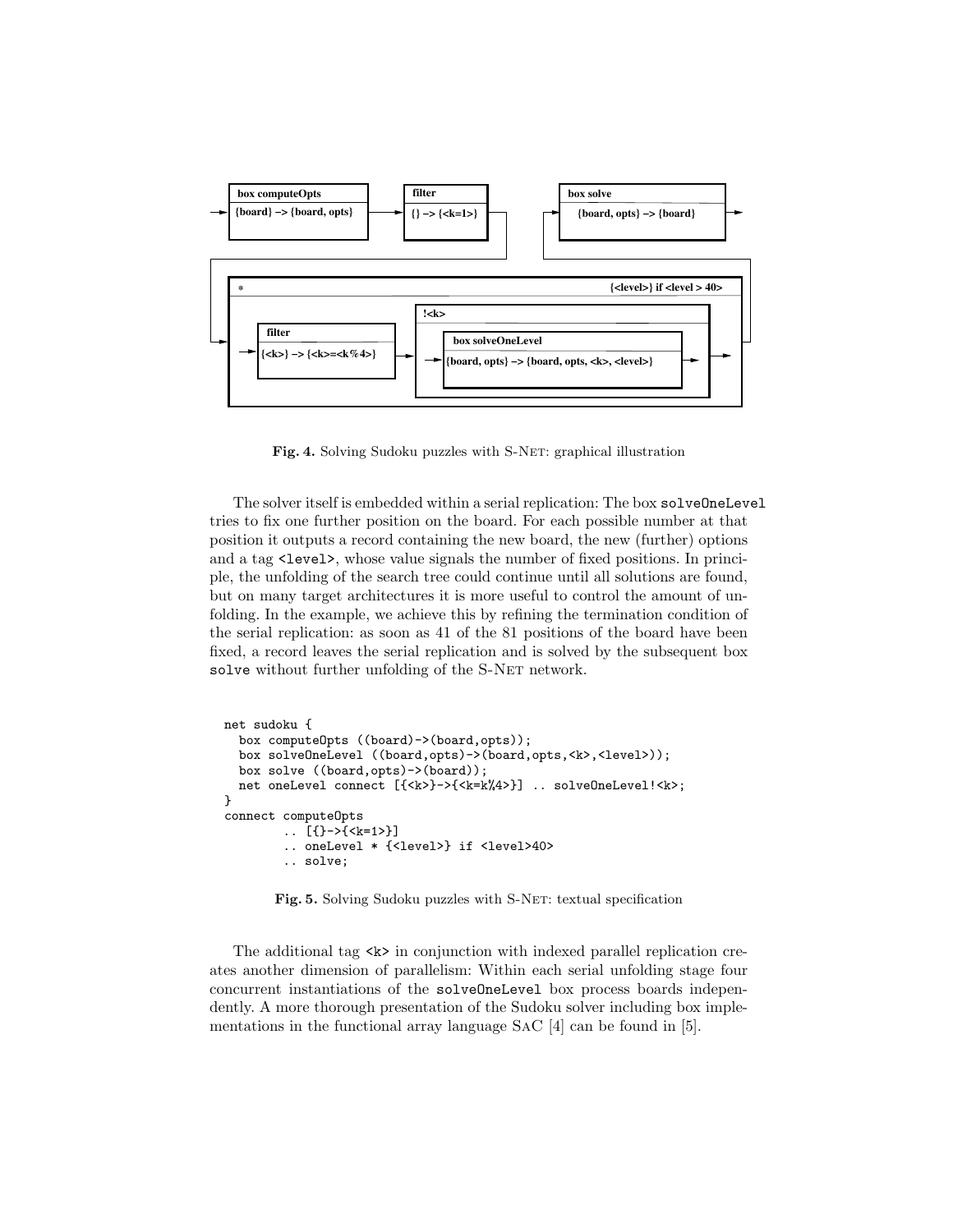## 6 Conclusions and future work

We have presented the design of S-NET, a declarative language for describing streaming networks of asynchronous components. Several features distinguish S-Net from existing stream processing approaches.

- S-Net boxes are fully asynchronous components communicating over buffered streams.
- S-Net thoroughly separates coordination aspects from computation aspects.
- The restriction to SISO components allows us to describe complex streaming networks by algebraic formulae rather than error-prone wiring lists.
- We utilise a type system to guarantee basic integrity of streaming networks.
- Data items are routed through networks in a type-directed way making the concrete network topology a type system issue.
- Record subtyping and flow inheritance make S-Net components adaptive to their environment.

The overall design of S-NET is geared towards facilitating the composition of components developed in isolation. The box language interface in particular allows existing code to be turned into an S-Net stream processing component with very little effort.

We have by now completed a prototype implementation of S-NET. This consists of a compiler for S-NET [6], including type inference [3], and box language interfaces for C and SaC [4] that allow us to write complete applications [5]. Furthermore, we have implemented a runtime system based on Posix threads for truly concurrent execution of S-Net programs on general-purpose shared memory multiprocessor and multicore architectures [7] as well as an MPI-based distributed memory runtime system for clusters of such machines [8].

Besides several smaller demonstrator applications we are currently working on a non-trivial plasma physics simulation as well as on a radar-based moving target identification (MTI) application that uses space-time adaptive processing (STAP) to demonstrate the suitability of S-Net to coordinate concurrent activities on a representative scale. In the future we aim at compiling S-Net to novel many-core processor designs like the MicroGrid architecture [9, 10] and to investigate into dynamic reconfiguration and self-adaptivity of S-NET networks [11].

# References

- 1. Sutter, H.: The free lunch is over: A fundamental turn towards concurrency in software. Dr. Dobb's Journal 30 (2005)
- 2. Grelck, C., Shafarenko, A. (eds):, Penczek, F., Grelck, C., Cai, H., Julku, J., Hölzenspies, P., Scholz, S.B., Shafarenko, A.: S-Net Language Report 1.0. Technical Report 487, University of Hertfordshire, School of Computer Science, Hatfield, England, United Kingdom (2009)
- 3. Cai, H., Eisenbach, S., Grelck, C., Penczek, F., Scholz, S.B., Shafarenko, A.: S-Net Type System and Operational Semantics. In: Proceedings of the Æther-Morpheus Workshop From Reconfigurable to Self-Adaptive Computing (AMWAS'08), Lugano, Switzerland. (2008)